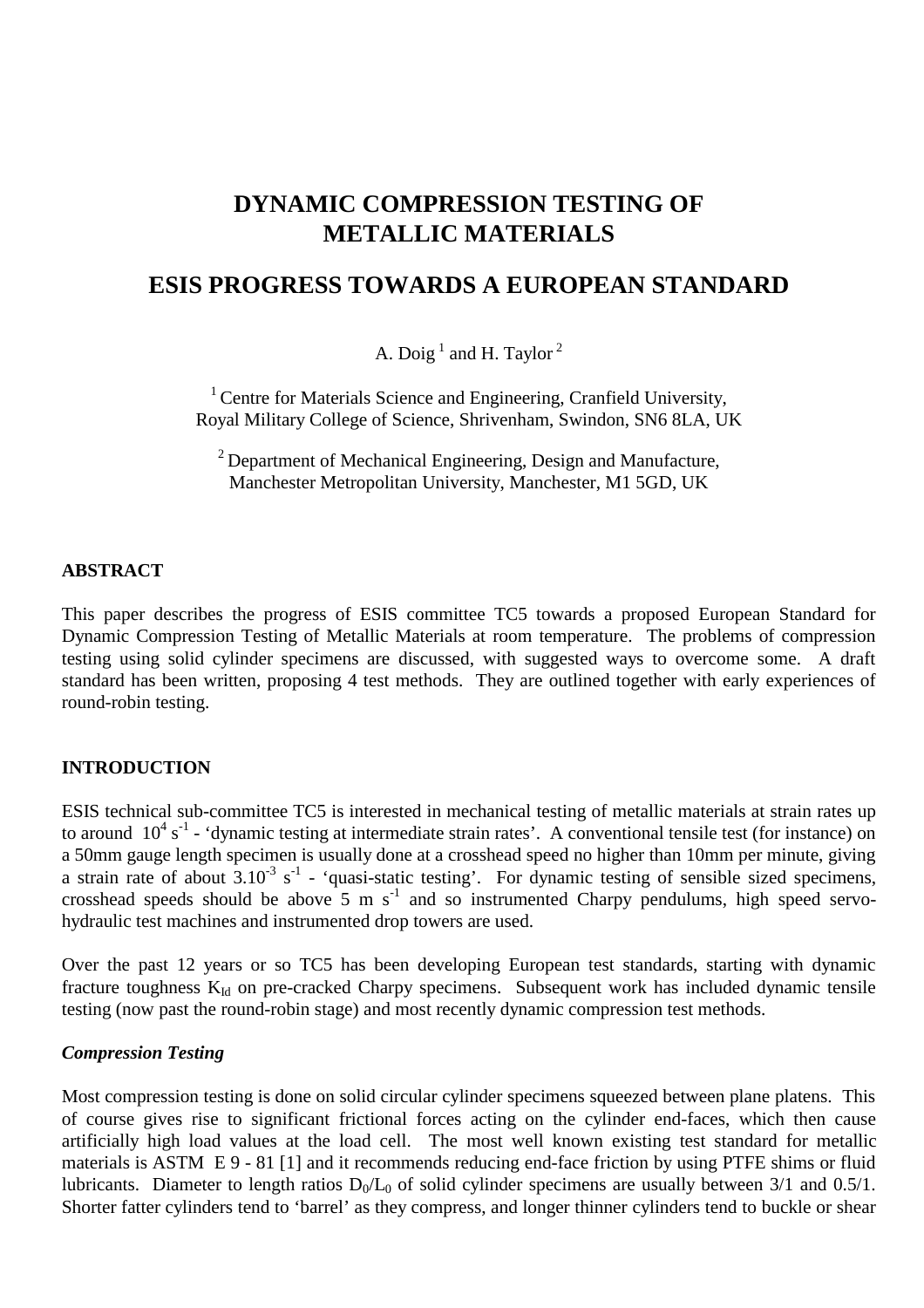off-axis. However, the ASTM standard only applies for quasi-static strain rates of up to 0.005 min<sup>-1</sup> or  $8.3x10^{-5}$  s<sup>-1</sup>.

## *Dynamic Compression Testing*

Extra difficulties encountered as the strain rate is increased include :-

• Load signal 'ringing' - caused by resonance frequency effects, requiring a transient recorder frequency response of better than 1MHz to cope. Figure 1 shows the unfiltered piezo-crystal load cell output from a well optimised instrumented drop tower rig, together with the smoothing construction for the yield load. It is common to electronically smooth the load signal, but only with great care.



**Figure 1**: Raw dynamic compression test curve for tungsten alloy solid cylinder

- Adiabatic heating due to the rate of heat generation by plastic deformation exceeding the the rate of heat loss to the surroundings. Work hardening is overcome by this thermal softening, giving a new meaning to term Ultimate Compressive Stress.
- Adiabatic shearing a sudden strength drop usually due to localised microstructural changes. Some alloys are more prone to this, as are longer thinner test cylinders. Both adiabatic effects are seen in Figure 2.



**Figure 2:** Dynamic compression curves for 3 tungsten alloy cylinders, adiabatic shearing occurring in the thinnest - with its cross-section macrograph alongside [2]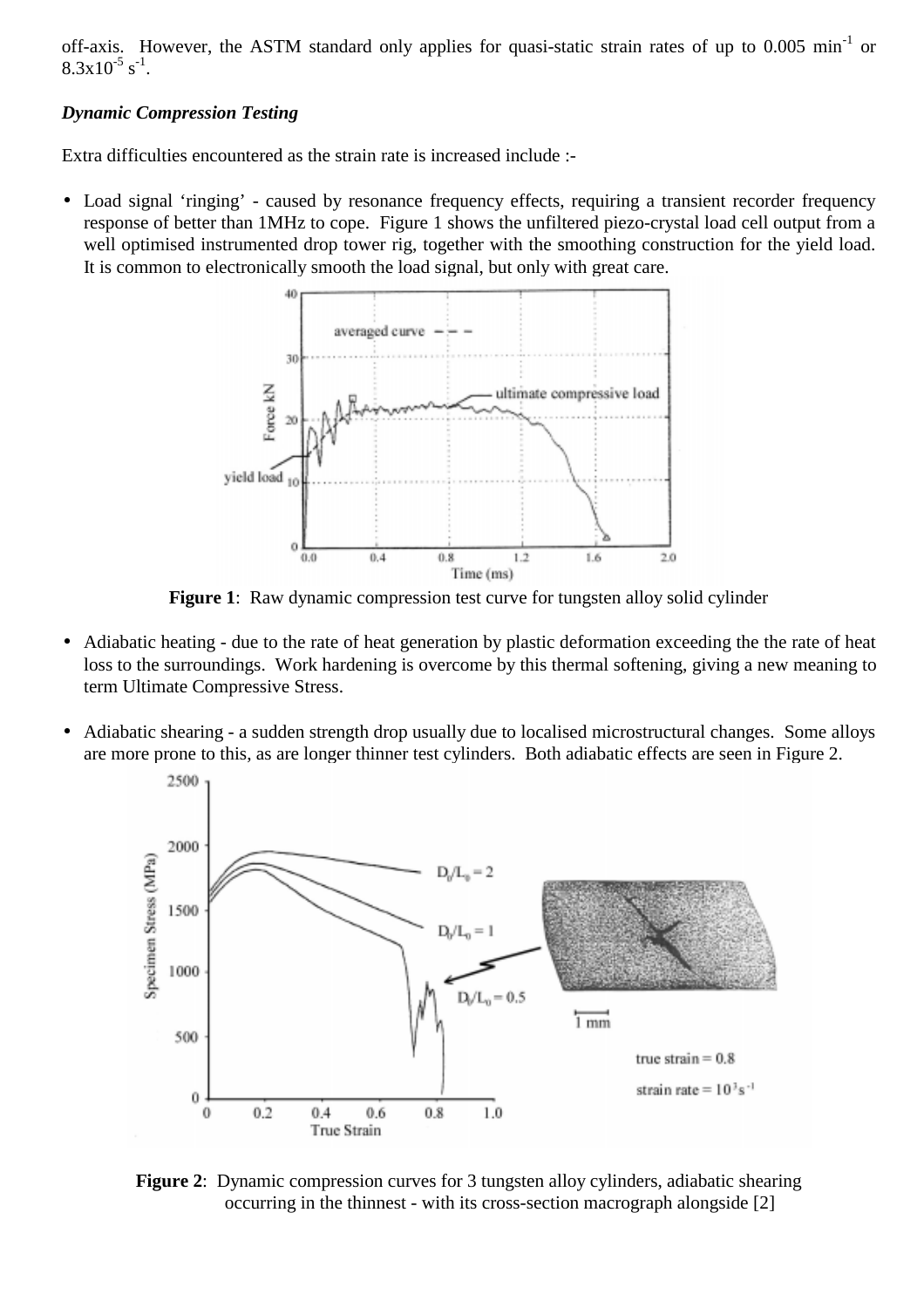#### **THE DRAFT STANDARD**

A draft standard has been written encompassing the following 4 possible test methods, each with a different way of tackling the main problem of test specimen end-face friction.

#### *Method 1 : Reducing Friction with PTFE Shims*

This is the previously mentioned ASTM method [1] adapted for higher strain rates.

#### *Method 2 : Reducing Friction with a Rastegaev Specimen and Lubricating Bags*

The solid cylinder Rastegaev specimen [3] has slight recesses machined on its end-faces to accomodate lubricating bags, usually containing thick oil. Figure 3 shows that this eliminates barrelling of medium strength steel specimens at strains of less than 60%. Figure 4 shows that this method reduces friction more than just using the same lubricant on the plane ends of conventional solid cylinder specimens.



**Figure 3**: 20MoCrS4 steel Rastegaev specimens with strains of 20, 40, 60, 80% lubricant Nomynol VI 1200-BF; strain rate  $1.3 \times 10^2$  s<sup>-1</sup> [4]



**Figure 4**: 20MoCrS4 steel compression curves, for a lubricated solid cylinder specimen and a Rastegaev specimen - lubricant Nomynol VI 1200-BF; strain rate  $1.3 \times 10^2$  s<sup>-1</sup> [4]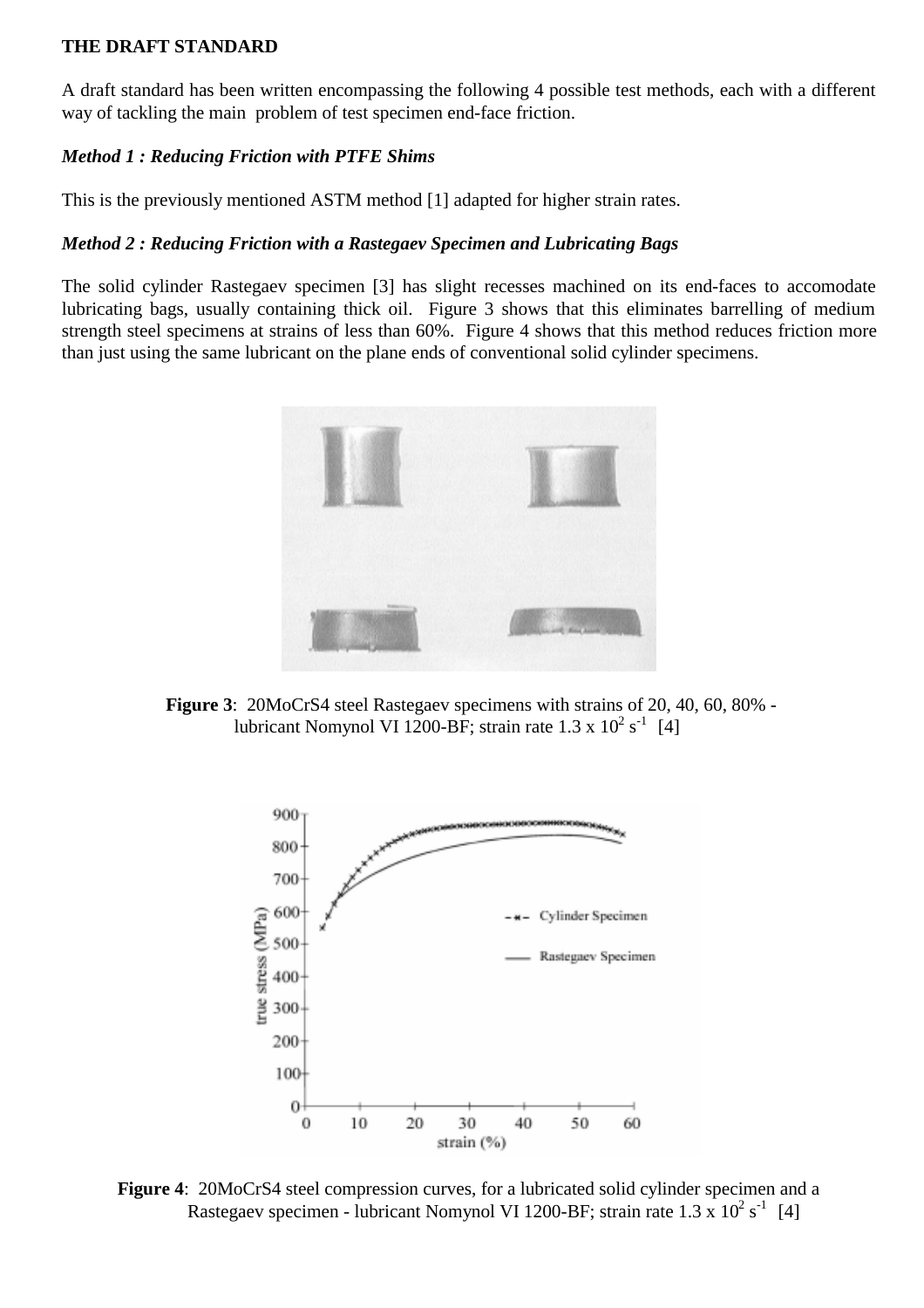If complete stress-strain compression curves are required (to measure a full range of flow stresses for mathematical modelling purposes say) then it is recommended that end-face friction errors are eliminated altogether, using one of the following two methods.

## *Method 3 : Eliminating Friction Using a Ring Test to Determine*  $\mu$

A solid cylinder specimen is first tested, followed by a sister hollow cylinder specimen (ring test specimen) which is used to determine the coefficient of friction  $\mu$  between the solid cylinder end-faces and the platens from a nomogram [5]. Then raw stress values can be accurately corrected downwards. The ring specimen must have the same outside diameter and length as its sister solid specimen, and the ratio of its outside diameter to inside diameter has to be 2:1. Also the conditions for both tests have to be the same, including the strain, the strain rate, the temperature and the lubricant.

## *Method 4 : Eliminating Friction Using The Cook and Larke Method*

The Cook and Larke method [6-source, and 7] tests 4 sister solid cylinders with different  $D_0/L_0$  ratios. Then iso-strain stress lines can be extrapolated back to zero  $D_0/L_0$  as seen in Figure 5, and these stress values reconstituted into a friction free compression curve.



Iso-strain Stress Lines

**Figure 5**: The Cook and Larke construction for eliminating end-face friction during compression testing of mild steel solid cylinders [8]

- Specimen lubrication is neither necessary nor desired, since accurate extrapolation relies on consistency of end-face surface finish specimen to specimen - a set being typically all '0000' emery for example. When testing a series of cylinders experience has shown that this is usually best done by keeping  $D_0$  constant and varying  $L_0$ , even though this means varying the strike speed to maintain constant initial strain rate.
- The Cook and Larke method is often regarded as the better way to obtain friction free stress-strain compression curves, but the disadvantage is having to test several specimens for one determination.